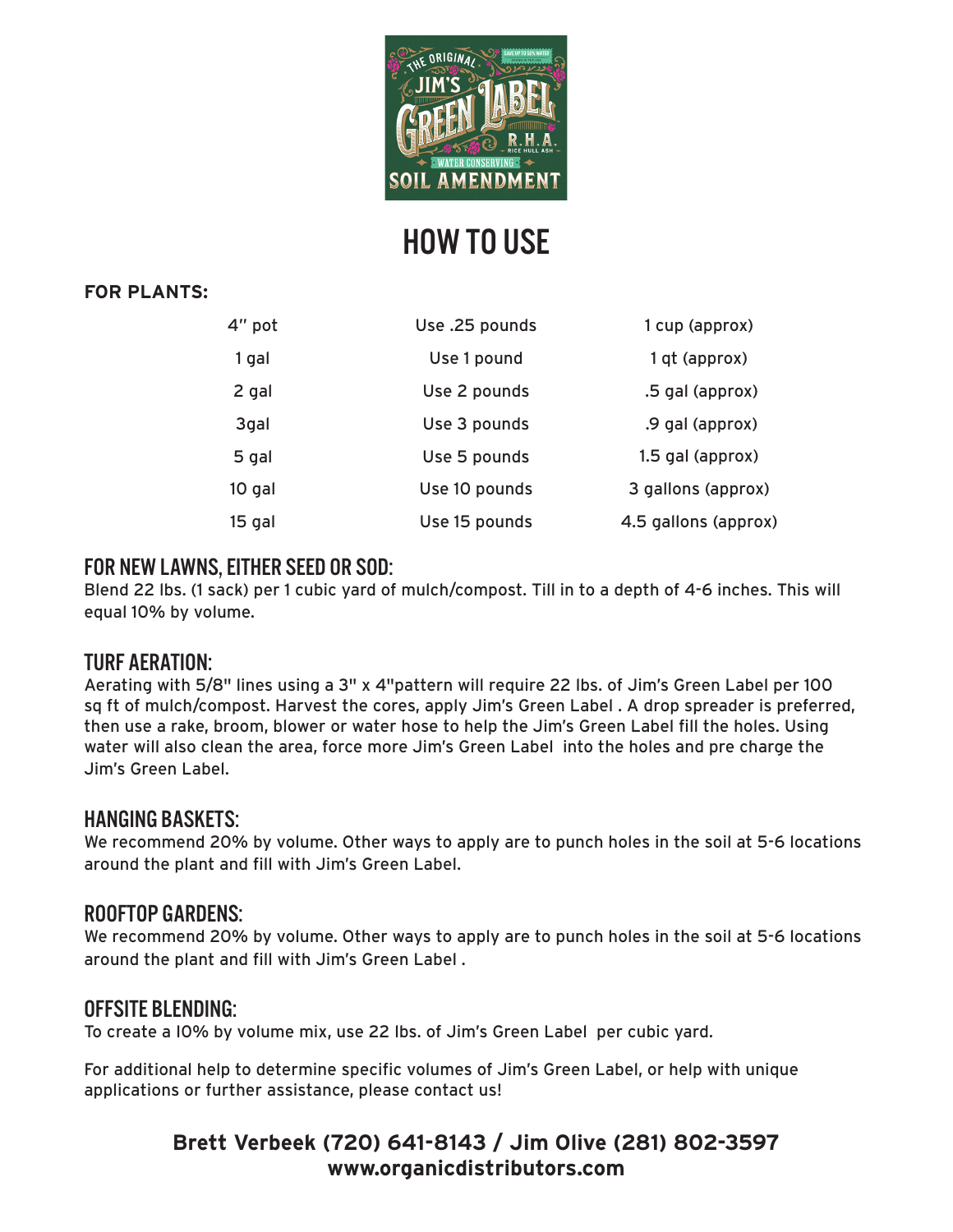

## NURSERY STOCK, SEED GERMINATION, CUTTINGS FOR PROPAGATION

When commercial growers are creating their soil mix to propagate their cuttings or seedlings they use a variety of products that contain sphagnum peal moss. perlite, vermiculite. gypsum, dolomite limestone and fertilizer nutrients.

When the plant seed or cutting is placed in this soil medium, usually in a pot, the key element for success of the plant's survival is to maintain a certain moisture and nutrition level in the soil. Jim's Green Label is the answer to this problem. By incorporating Jim's Green Label into the soil mixture, you are now going to water and feed the roots as they need it.

Jim's Green Label, will absorb the excess nutrient solution and release it back into the soil as the pot begins to dry out. This unique feat allows the necessary oxygen to get to the seed or cutting allowing the roots to grow at maximum performance. You are not overburdening the seed or roots wi1h too much moisture which impedes the necessary oxygen penetration. In addition, too much moisture could pose a problem of root rot.

Jim's Green Label will not cause root rot, it brings root rot under control. The root rot spore requires "free water". Jim's Green Label will not release its absorbed moisture until the plant medium is dry enough to accept it. Now the grower can expect to receive a very healthy plant, higher yields, and a stronger root structure.

In the event the grower wishes to ship his product via a non-refrigerated truck to the point of destination, Jim's Green Label, will continue releasing moisture: back to the plant's roots keeping the plant's roots cooler and out of a slate of shock. This should reduce plant losses to less than 5%. In addition. the cost savings of a non-refrigerated truck should more than offset the cost of Jim's Green Label.

To recap, by using Jim's Green Label in the growing medium, the grower should expect:

- I. Increased yields up to 30%
- 2. No problem with root rot
- 3. A healthier plan!
- 4. A stronger root structure
- 5. A plant that is taller, healthier and more fruitful should bring you a higher price
- 6 Irrigation and fertilizer savings

For nursery stock seed germination and cuttings, a 15% mixing ratio is recommended, one part Jim's Green Label to six pans planting mix.

Growers have shown good results with only a 7% mixing ratio. Clay pots, due to their porosity, need a 25% mixing ratio.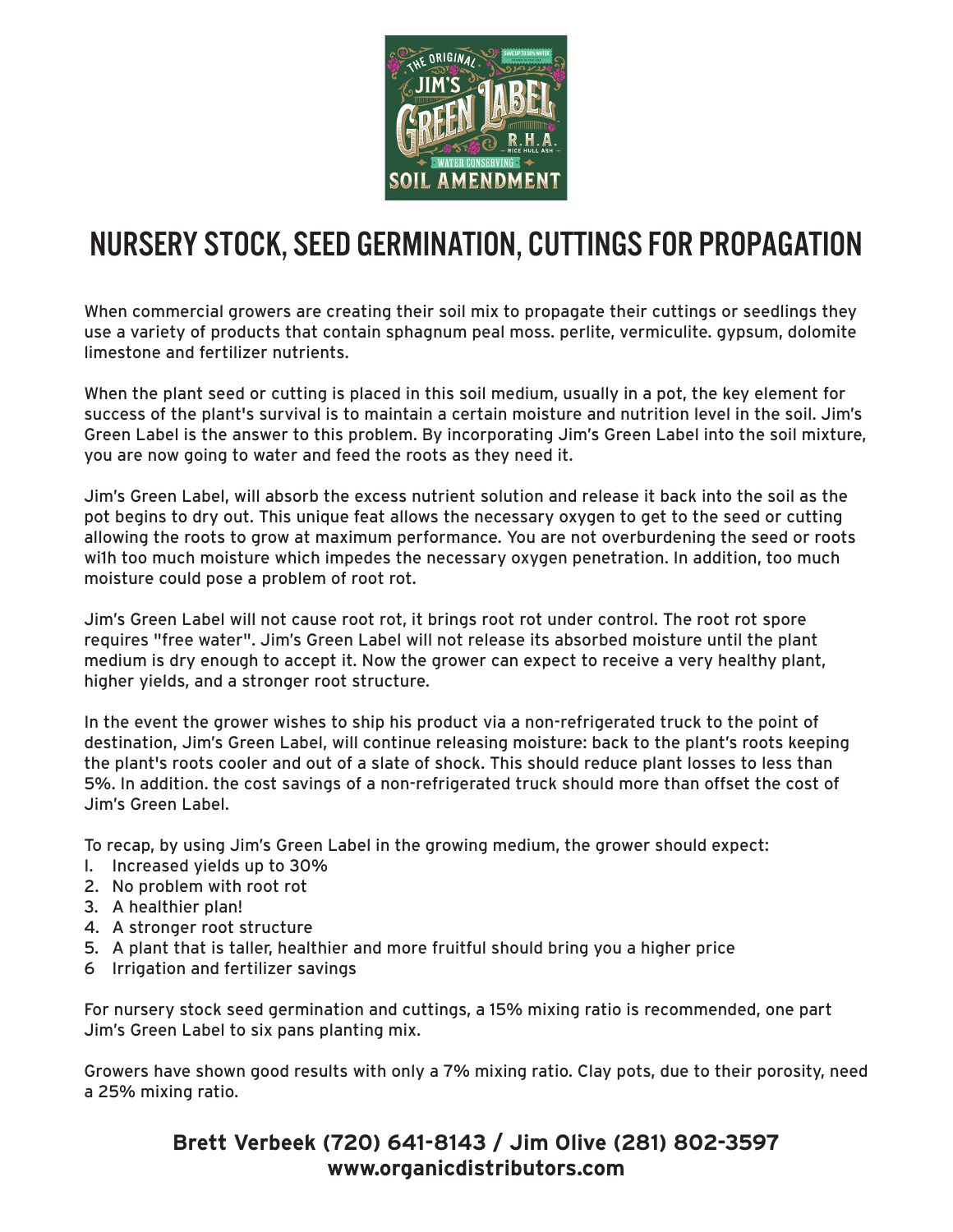

## ESTABLISHED TURF

#### *LOW SPOTS HOLDING WATER*

Established lawns through lime with trees, pets and children will create low areas that hold pooled water As the water gathers in these areas, the weight of the water compresses the soil further making it more dense, not allowing the oxygen requirements to instill healthy growing conditions and reducing the water percolation ability. Since the area has been compressed, when it rains or is irrigated these areas cannot absorb this excess moisture. The areas maintain a wet consistency and arc the most susceptible to fungal disease in the early Spring and early Fall seasons. In addition, the root mass stays at the soil surface because it is always moist.

These areas can be brought back to a healthy deep rooted turf area as well as eliminate this standing water by implementing Jim's Green Label into the soil layers below. Jim's Green Label, will act as a drainage system by strategically placing Jim's Green Label in these low areas in the turf acting like a sump pump absorbing and transposing this moisture to the lower soil layers.

By implementing Jim's Green Label product in this manner. you are saving the time and expense of a pipe drain system and you are gelling the added benefit of knowing your turf is getting healthy again in these areas. This process is a tremendous cost saver and a permanent solution to the problem.

#### *REDUCE IRRIGATION WATERING TIME*

Since you already have an established turf in place, you must use a method to get Jim's Green Label below the thatch layer to allow the needed moisture back to the roots when the soil begins to dry out. This method is recommended:

- I. Mow the turf as low as possible without doing harm to the turf.
- 2. Aerate the turf areas.
- 3. Perform a topdressing with six parts sand and one part Jim's Green Label mixture.
- 4. Drag the topdressing mixture into the aeration holes and leave a small topdressing on the surface.
- 5. Water the area for approximately 20 minutes.

#### *APPLICATION INSTRUCTIONS*

100 Square feet of area topdressed at one inch depth is equal to 1/3 cubic yard of sand; mix this sand with 2 pounds Jim's Green Label.

Thus one cubic yard of sand will cover 300 square feet. Mix six pounds of Jim's Green Label per cubic yard of sand and topdress one inch.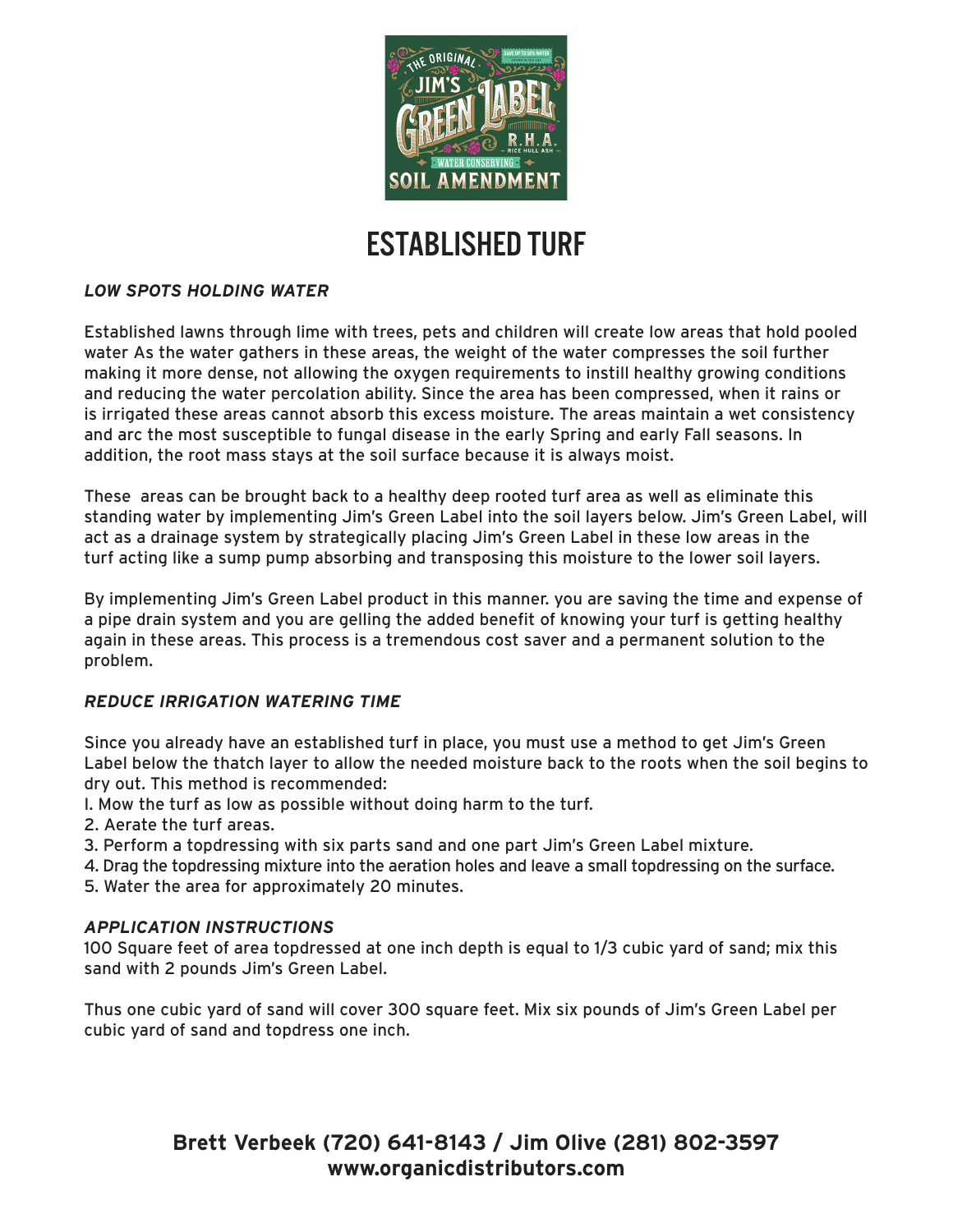# GOLF COURSE, SPORT & PARK TURF INFORMATION

Jim's Green Label is amorphous silica ash derived from a patented burning process using the 'biomass', rice hulls, to generate electricity to run the rice mill. The by-product of this burning is rice hull ash (RHA). The RHA is 98% hollow and will absorb water at a ratio of about 1:1. As the surrounding soil dries, the RHA releases water to the plant as needed. It is designed as a soil amendment for use in the soil profile as a one time application that aerates, waters and stimulates deeper roots and microbial activity. RHA accomplishes this by extending the time between watering along with acriation of the roots. This application promotes a stress free plant with optimum growth using less irrigation thus conserving water and other resources, i.e.. electricity, labor, plants, etc.

#### *COMPACTED SOIL SOLUTION*

When RHA is amended into the soil profile, it brings the necessary oxygen to the lower soil layers to aerate and stimulate deeper watering and develop denser roots while simultaneously enhancing microbial activity that assists to breakdown fertilizers and salts in the lower soil layers.

#### *WATER DEFICIENCY SOLUTION*

RHA will absorb moisture from the humidity, dew, condensation, and rainfall. This allows the irrigation cycle to be reduced and extend the time between watering. Moisture is being fed continually to the roots from both surface and subsurface soil layers through reverse capillary action.

#### *GOLF COURSE, SPORTSTURF, & PARK APPLICATIONS*

Practical Water Management: The objective of a turfgrass manager is to provide as fine a lawn or playing surface as desired with a minimum use of labor and resources i.e., water, fertilizer, etc. In situations where the root-zone is very shallow, leaching losses must also be taken into consideration.

From observations in Texas, we know that Bemuda grass will survive with about 20 inches of water per year. From research, Bermuda grass can be kept green during the growing season with only 50% of the potential water use rate or approximately 30 inches per year if the applications of water are consistent. A lawn may only require 30" of water per year. A sports field or golf course where growth is needed for recovery, more than 30 inches may be needed. Therefore, if your objective is water conservation, 20 inches is needed for survival, 30 inches for acceptable color and about 40 inches for adequate color and growth. These are common values for Bemuda grass. Hybrid Bermuda grasses such as Tifway and Tifgreen require slightly more water for the same level of maintenance.

By incorporating Jim's Green Label into your soil profile. you are able to extend watering of hybrid Bemuda grass growing in pure sand on a putting green. This allows reduction of water usage, conservation of resources saving labor costs. and minimize fertilizer usage to achieve the same or greater results as are presently obtained. An added benefit obtained from Jim's Green Label is reverse capillary action which will trans-locate moisture from a lower soil layer to a higher soil layer making it available to surface roots.

#### *HEAVY TRAFFIC/PLAY AREAS*

Jim's Green Label is 98% hollow and has a compress ion rate of only 12% which maintains an oxygen level in the soil to keep it from compacting. Incorporating Jim's Green Label into high traffic and play areas reduces compaction of the soil, improves drainage in those areas and promotes deeper roots structure while enhancing the turf area. Golfers will notice a turf with bounce due to the constant supply of oxygen to the soil and elimination of hard and compacted areas reducing sports injuries and turf which seems to never repair itself